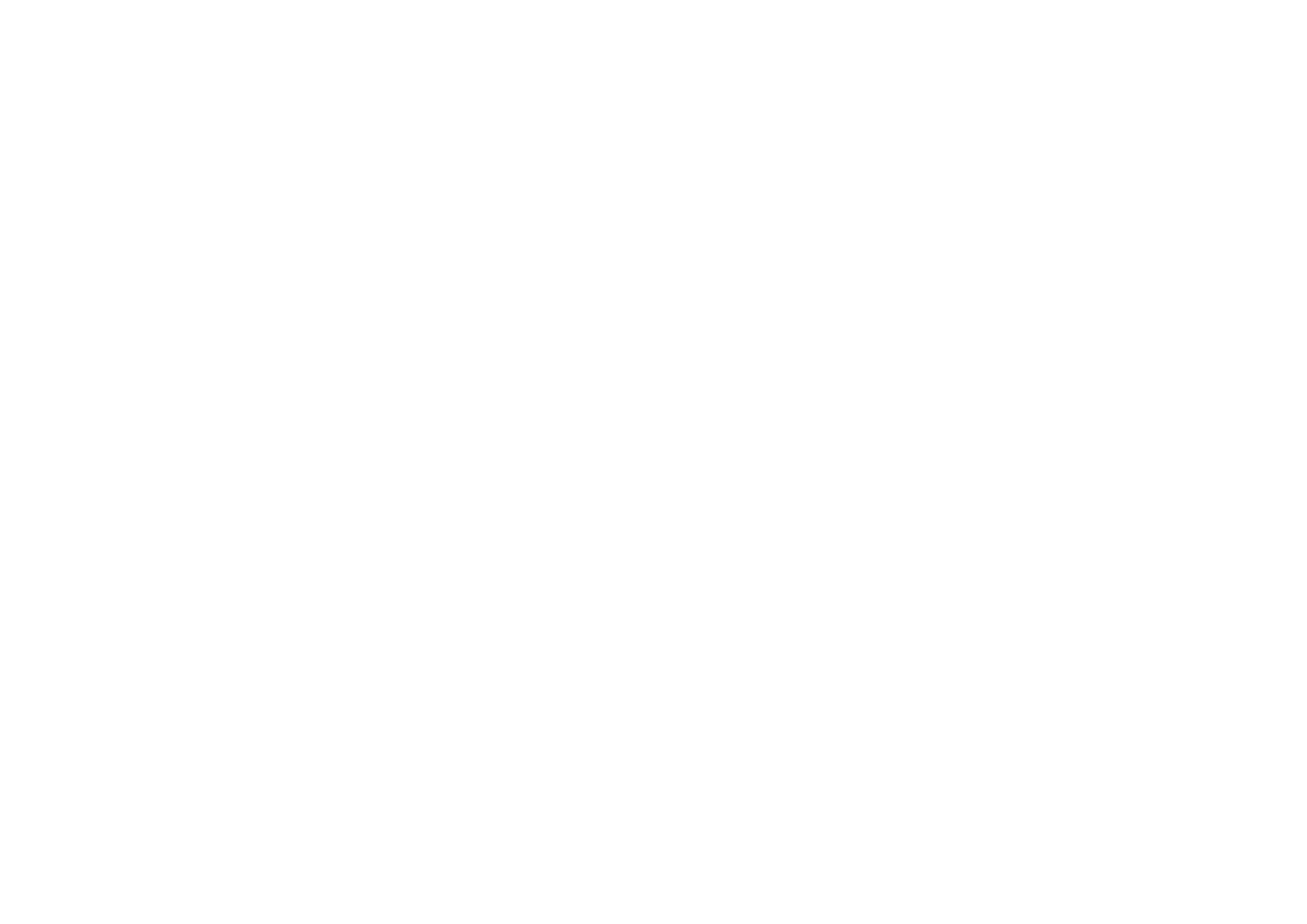| Week:  | Date: $w/c$ |
|--------|-------------|
| Focus: |             |

# Day 2: Read and understand me

Suzie held on tightly to the banister as she felt her way down the stairs. She was breathing quickly and she could feel her heart racing in her chest.

- 1) In the house it was (dark / light)
- 2) Suzie was (afraid / tired / confused / happy)

A smile spread across Ben's face as he ran across the field towards his mum. His jaw dropped as he saw his Dad too, holding a large gift just for him.

- 1) When Ben saw his mum, he was ( sad / happy)
- 2) When Ben saw Dad, he was (shocked/ sad/ angry)

The postman slowly made his way up the path towards the door, his bag dragging along the floor behind him. He could barely keep his head up and his eyes open as he forced the letters through the door.

- 1) The post man was (tired/happy/excited)
- 2) The post man posted the letters (carelessly/ carefully)

The dog's eyes were focussed on the steak in the window. His stomach rumbled and he started to drool.

1) The dog was (sad/hungry)

#### Short burst:

When we describe someone, we pick out things we woild like to describe. Here is my example of how we can us them to describe someone.

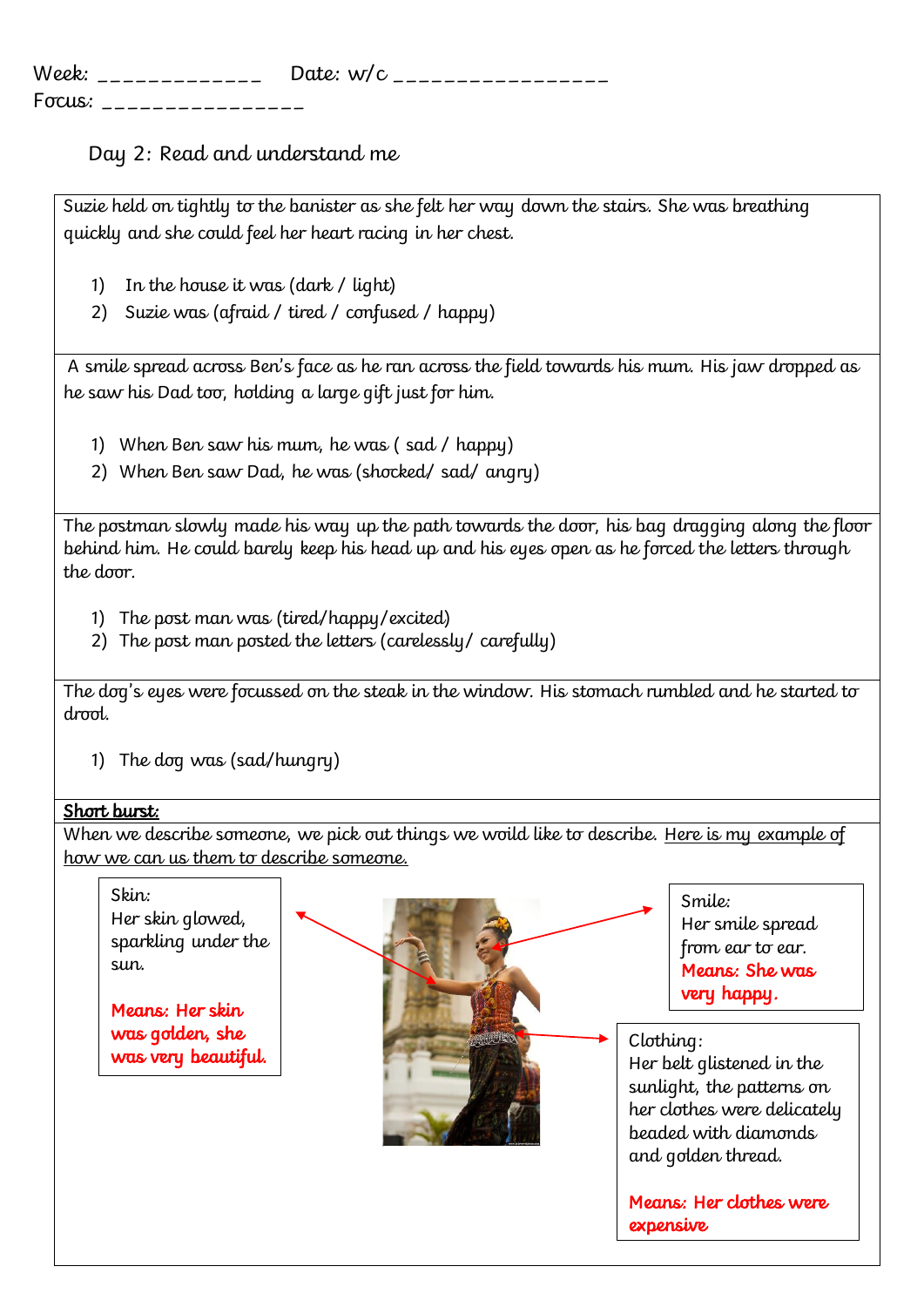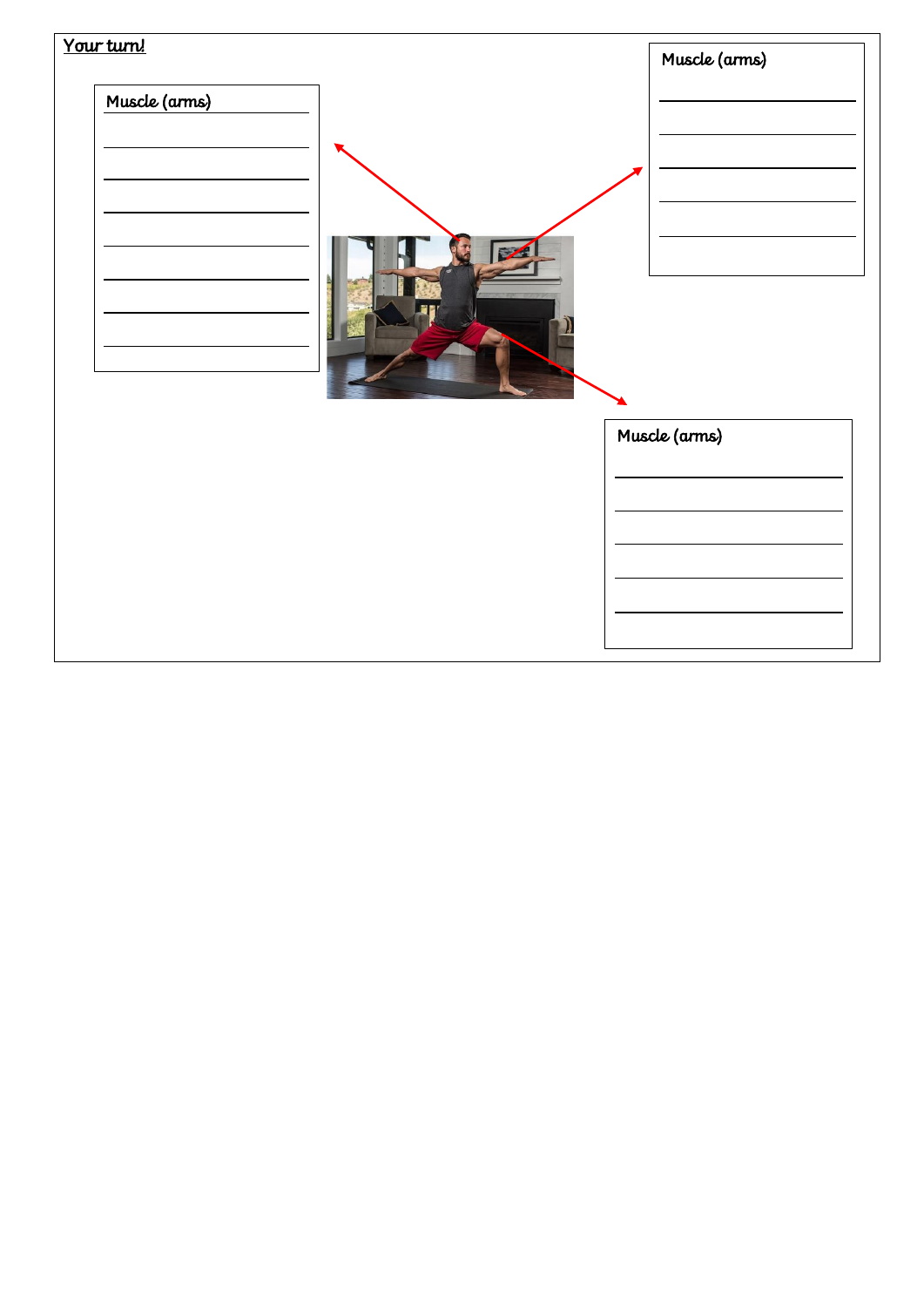| Week: | Date: $w/c$ | Fσcus: |
|-------|-------------|--------|
|       |             |        |

### Day 3: Practice me

Task 1:

How can a person show they are excited? Draw a picture and label it with the ways.

# EXCITED

### Task 2:

How can a person show they are sad? Draw a picture and label it with the ways.

# SAD

Task 3: How can a person show that they are scared? Draw a picture and label it with the ways.

# SCARED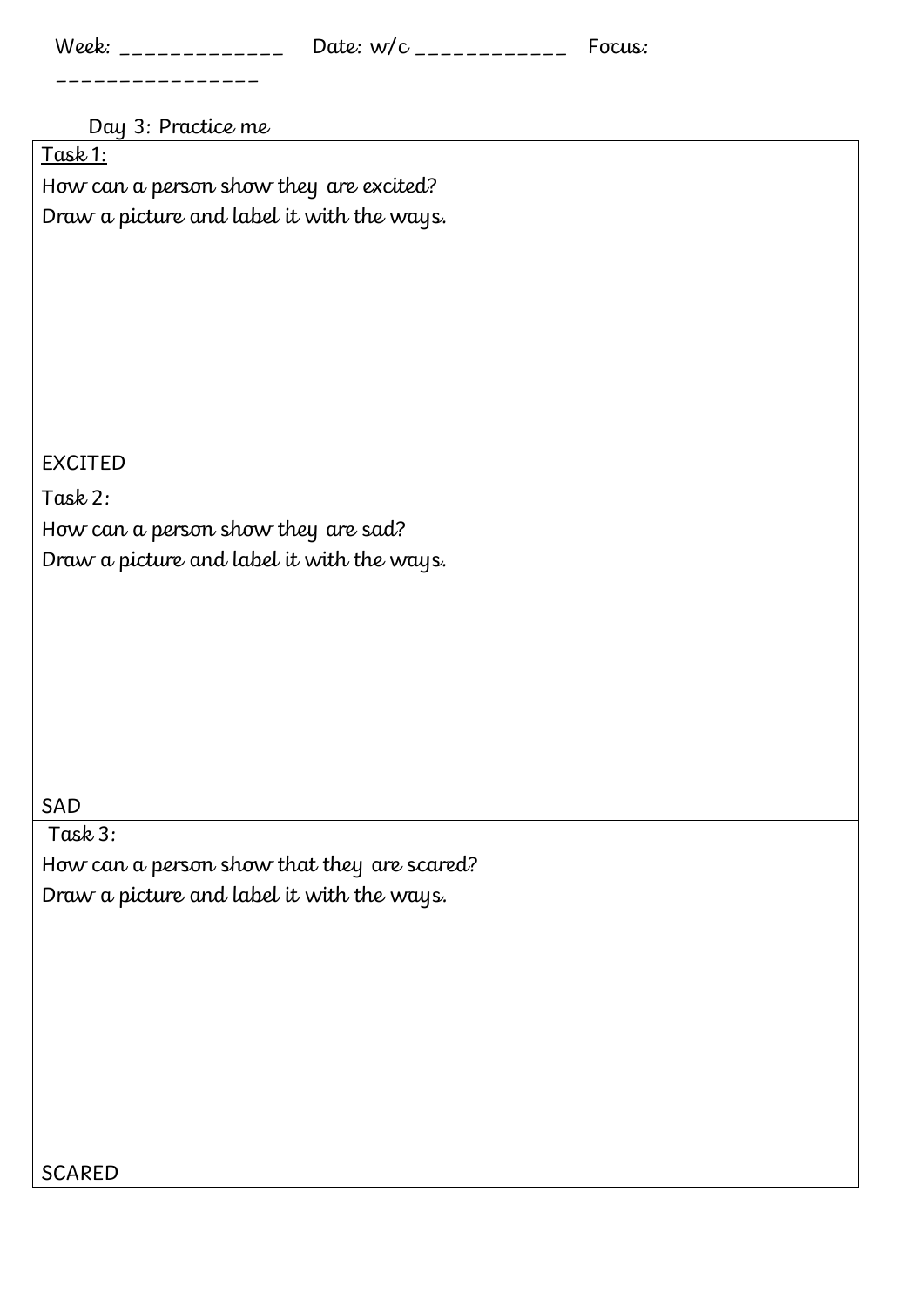| Week:  | Date: $w/c$ |
|--------|-------------|
| Focus: |             |

#### Day 4: Use me

Use show me don't tell me sentences to describe these images.

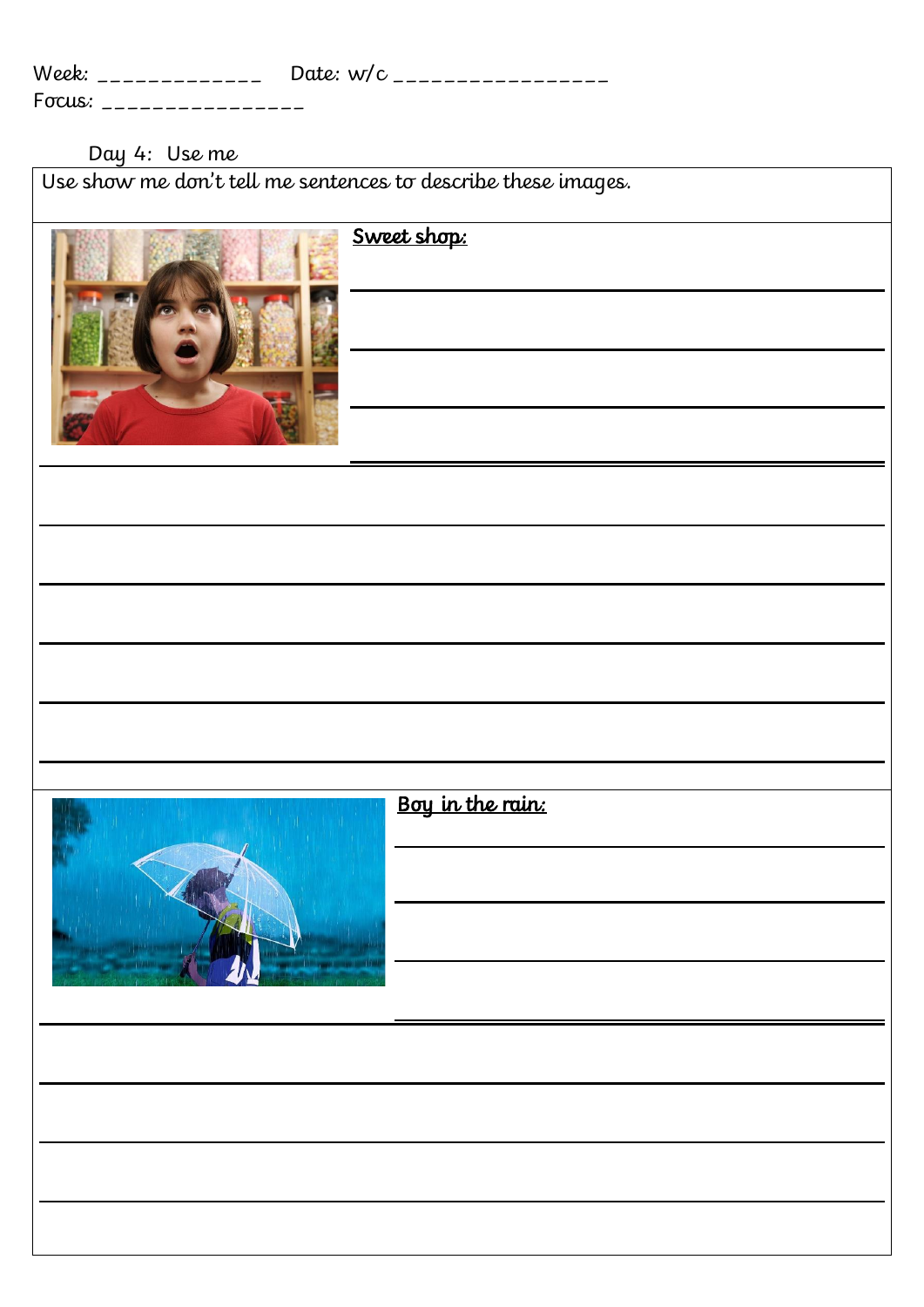| Week:                  | Date: $w/c$<br>. <u>_ _ _ _ _ _ _ _ _ _ _ _ _ _ _ _</u> |
|------------------------|---------------------------------------------------------|
| Focus:<br>------------ |                                                         |

Day 5: Your turn!

Listen and watch the little red riding hood video: <https://www.youtube.com/watch?v=dXqKqOaICVs>

Use show me don't tell me sentences to describe the moment little red riding hood walked into the house to find the wolf dressed as granny.